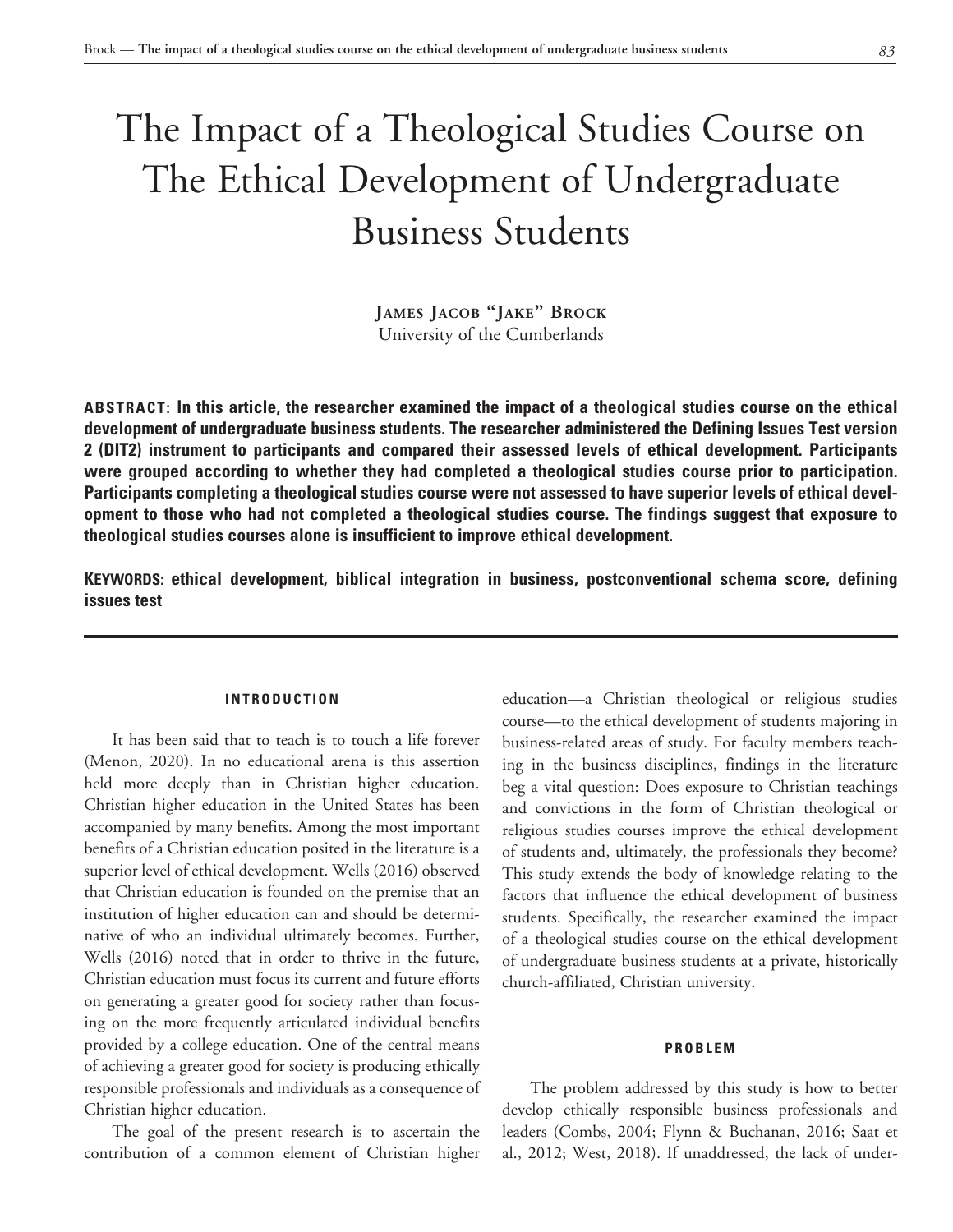standing concerning the factors contributing to consistent and effective education of ethics in the context of business higher education will ultimately result in a failure to mitigate the continued ethical integrity issues faced by the business professions and the larger business world (Flynn & Buchanan, 2016; Saat et al., 2012; West, 2018). In the present study, the researcher sought to address this problem by investigating the impact of a theological or religious studies course on the assessed ethical development of undergraduate business students in the context of a private, historically church-affiliated, Christian university.

#### **REVIEW OF THE LITERATURE**

Research concerning the impact of religious or theological studies courses on the ethical development of students has encompassed a broad array of contexts and methodologies and presents mixed findings (Parboteeah et al., 2008). In preparation for the present study, the researcher examined literature concerning the impact of theological studies and religion courses on assessed ethical development, as well as philosophical approaches to the integration of religious and theological knowledge with business ethics. In addition, the researcher also reviewed literature related to specific case studies of universities integrating religious and theological instruction with formational and developmental efforts related to business ethics.

# **Impact of Theological and Religious Courses on Assessed Ethical Development**

In their research, Conroy and Emerson (2004) examined the impact of religiosity, as well as courses in ethics, religion, or theology, on the ethical attitudes of university students. Conroy and Emerson (2004) administered a 25-vignette survey instrument to students at two universities (one public and one private) located in the southern United States. Their research found that completion of an ethics or religion class was a significant predictor of ethical attitudes in only two out of 25 vignettes in the survey instrument, indicating that completion of an ethics or religion course had a limited impact on participants' ethical development (Conroy & Emerson, 2004).

In contrast, Bloodgood et al. (2008) found that religious instruction had a positive impact on the ethical development of students. In a study involving 230 upper-level undergraduate business students, Bloodgood et al. (2008) found that students who attended worship services more frequently and, thus, received regular religious instruction were less likely to cheat than those who attended less frequently. In an empirical study involving more than 63,000 individuals from 44 countries, Parboteeah et al. (2008) also found that the degree to which individuals believe in church authorities and their emotional attachment to religion and religious elements are related to their being less likely to justify unethical behaviors. Parboteeah et al. (2008) further observed that this finding is well established in the literature.

## **Approaches to Integrating Religion and Theology with Business Ethics**

Some scholars have argued for the full integration of faith and ethics in professional contexts. Horowski (2020) explored implications of Thomas Aquinas's theory of moral virtues and Neo-Thomistic thought for Christian religious education, factors conditioning the development of a person's moral character, and implications of those factors for the moral development of students in the context of Christian religious education. Neo-Thomistic thought asserts that the moral choices of individuals are conditioned by, but not a simple consequence of, their moral beliefs and convictions (Horowski, 2020). Religious education contributes to the development of theological virtues, including prudence, justice, temperance, and fortitude, but the mere acquisition of knowledge concerning these virtues is not sufficient to materially shape moral development (Horowski, 2020). Horowski (2020) asserted that for Christian religious education to constructively contribute to the moral development of students, Christian religious education should enhance knowledge of virtues by facilitating observation of relationships and constructive cooperation between students of differing peer, social, and even religious groups.

In earlier research on the connection between religious beliefs and business ethics, Fort (1997) and Magill (1992) also found that business ethics should take an inclusive approach with respect to religion and individual religious beliefs. Specifically, Fort (1997) argued that an inclusive approach to religious beliefs and business ethics is a superior model to an exclusionary approach of removing religion from public morality altogether. Magill (1992) pointed out that a religious imagination and the theological perspective, through imaginative discernment, provides a profitable framework for solving problems and dilemmas in business ethics.

Likewise, Naughton and Bausch (1996) argued that business education in the context of a Catholic institution of higher education providing Catholic religious instruction can contribute significantly to management education diversity. However, in similar fashion to Horowski (2020), Naughton and Bausch (1996) asserted that a more holistic approach to the integration of Christian principles in the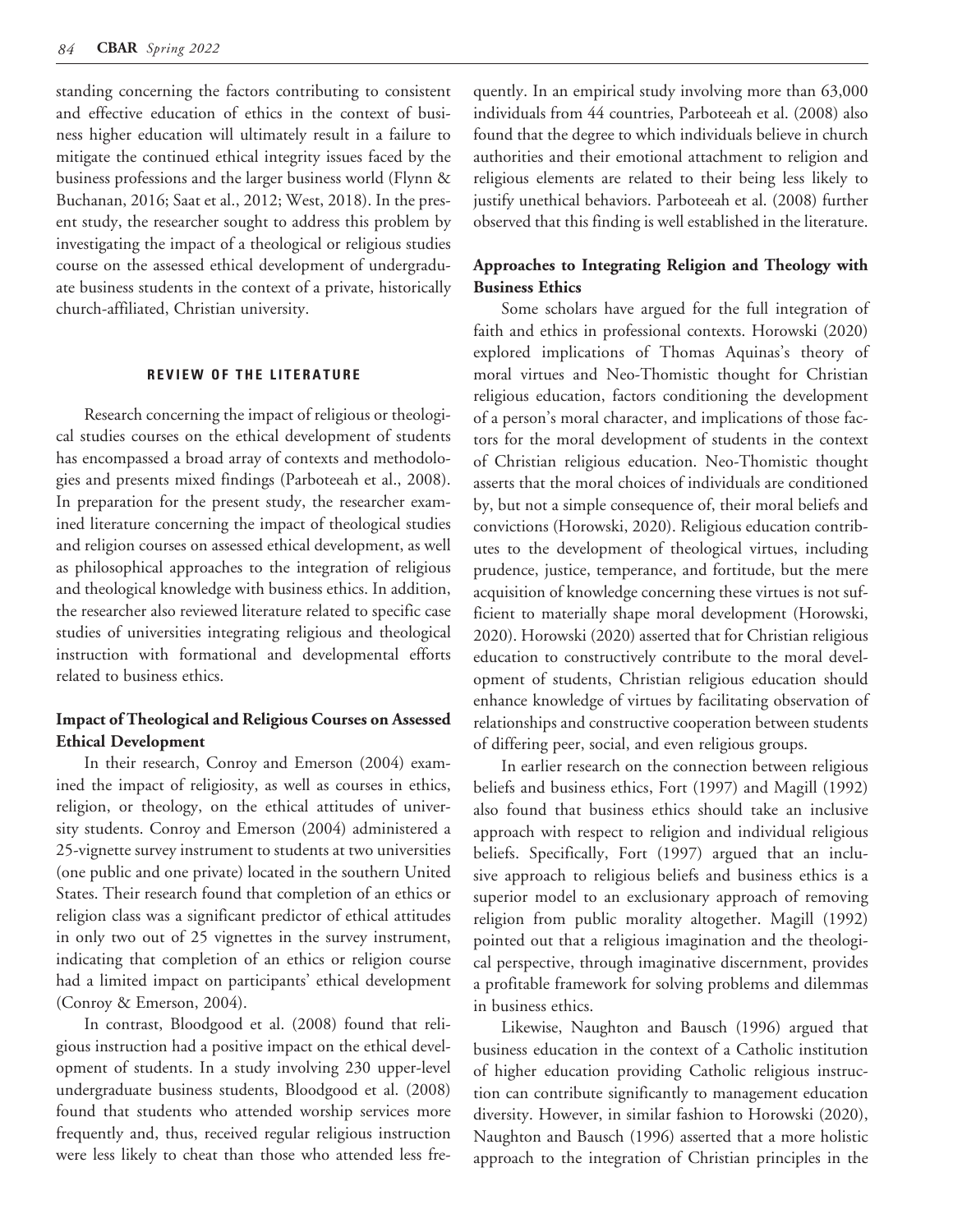form of theological instruction and the processes shaping student ethical development is necessary to exact a material impact. Specifically, Naughton and Bausch (1996) observed that to realize the ethically formative benefits provided by business education in a Catholic higher education environment, Catholic colleges and universities must take seriously their commitment to the Catholic faith and the integration of that faith in the context of a liberal arts education. A serious commitment on the part of a Catholic college or university to its religious moorings and to liberal arts education produces the integration of liberal learning, faith, professionalism, and service-oriented perspectives in students (Naughton & Bausch, 1996).

## **Specific Cases of Integrating Theology and Religious Instructions with Business Ethics**

Bowes (1998) argued for the integration of Catholic theology with a system of business ethics. St. Vincent de Paul was the founder of the Congregation of the Mission, which itself organized three prominent universities: Niagara University, a small, liberal arts university; St. John's University; and DePaul University (Bowes, 1998). Bowes (1998) argued that scholars could integrate the teachings of St. Vincent de Paul with an effective system of business ethics in order to guide business educators serving at Vincentian universities in the preparation of ethically responsible future business leaders.

Seider et al. (2011) studied the impact of student participation in Ignatius University's SERVE Program on their ethical development. The SERVE Program at Ignatius University combines the academic study of philosophy and theology with a one-year community service project in an effort to nurture the ethical development of participating students (Seider et al., 2011). Seider et al. (2011) found that business students participating in the SERVE program, and thereby gaining exposure to the integration of philosophy and theology with ethical reasoning, demonstrated higher degrees of social awareness and greater levels of ethical sensitivity.

#### **METHODOLOGY AND DESIGN**

The study examined the relationship between personal ethical beliefs and judgments and exposure to Christian theological concepts in the form of a theological or religious studies class. The researcher employed the Defining Issues Test (DIT2) as an ethical questionnaire to examine the relationship between personal ethical beliefs and ethical judgments (CSED, 2017). The DIT2 constitutes an instrument useful for activating the moral schemas of survey participants and assessing activated schemas on the basis of important judgments (CSED, 2017; Shawver & Sennetti, 2009). The DIT2 consists of five ethical dilemmas and requires approximately 45 minutes for completion (CSED, 2017).

Accordingly, the researcher administered the DIT2 to a sample of 103 participants majoring in accounting and business administration. The researcher took a sample consisting of undergraduate freshmen, sophomore, junior, and senior students majoring in business disciplines (accounting and business administration) from a private university in the southeastern United States. Student participants were limited to traditional, in-seat students enrolled in accounting and business administration programs at the selected research site and did not include non-traditional students studying through satellite campuses or online campuses affiliated with the selected research site.

The selected research site is not currently churchsupported but is historically affiliated with the Southern Baptist Convention. The selected research site is institutionally accredited by the Southern Association of Colleges and Schools to award associate, baccalaureate, masters, education specialist and doctoral degrees. The selected institution awards degrees in business-related areas of study at the associate's, bachelor's, master's, and doctoral levels. Students in the undergraduate bachelor's-level business programs were selected for this study. Due to an existing partnership between the University of Alabama's Center for the Study of Ethical Development (CSED) and online survey platform Survey Monkey, the DIT2 survey instrument was completed by research participants using an online format (CSED, 2017b). Accordingly, research participants completed the DIT2 online through Survey Monkey (CSED, 2017b). Following the administration of the DIT2 to participants, the researcher employed Chi-Square analysis to determine the relationship between completion of a theological or religious studies course and the ethical development of business students at private, church-affiliated colleges and universities (Creswell, 2014; Ravid, 1994).

#### **The Defining Issues Test**

The DIT2 presents students with five hypothetical ethical dilemmas involving twelve specific issues (Bebeau & Thoma, 2003). The survey participant is asked to review each ethical dilemma and to rate and rank the relevant issues according to the participant's assessment of their relative importance. The DIT2 categorizes survey participants' responses into three moral schemas. The DIT2 moral schemas include the Personal Interest Schema (Stage 2/3), the Maintaining Norms Schema (Stage 4), and the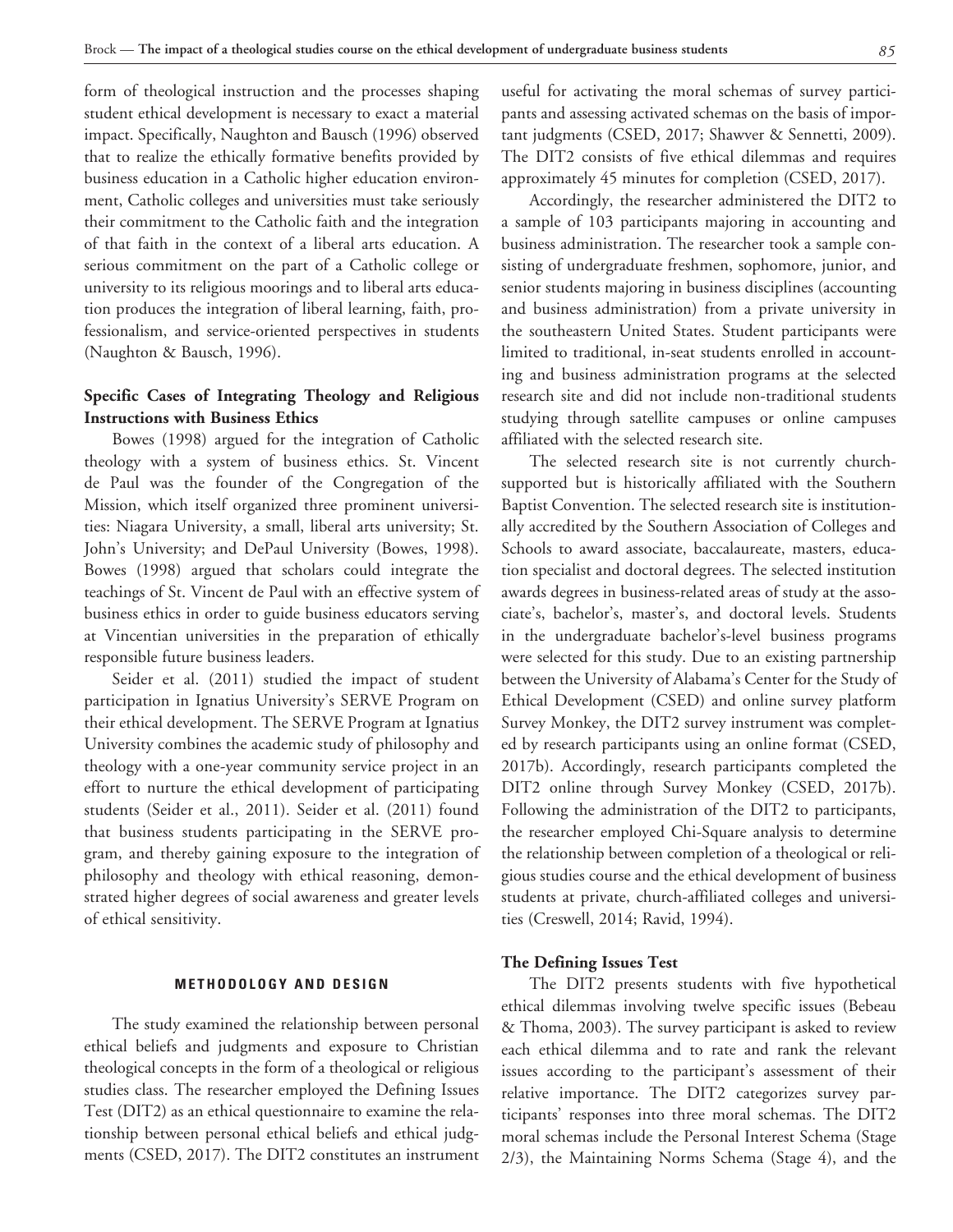|                          | <b>Schema Score</b>              |                |       |                                |                                         |                |  |  |
|--------------------------|----------------------------------|----------------|-------|--------------------------------|-----------------------------------------|----------------|--|--|
|                          | Personal Interest<br>(Stage 2/3) |                |       | Maintaining Norms<br>(Stage 4) | Postconventional<br>$(P \text{ score})$ |                |  |  |
| <b>Educational Level</b> | Mean                             | Std. Deviation | Mean  | Std. Deviation                 | Mean                                    | Std. Deviation |  |  |
| Freshman                 | 28.53                            | 12.32          | 33.57 | 12.96                          | 32.32                                   | 13.92          |  |  |
| Sophomore                | 29.27                            | 12.35          | 32.36 | 13.62                          | 32.62                                   | 14.77          |  |  |
| Junior                   | 27.36                            | 12.77          | 32.93 | 13.59                          | 34.45                                   | 15.57          |  |  |
| Senior                   | 24.8                             | 12.53          | 32.4  | 14.01                          | 37.84                                   | 15.44          |  |  |

**Table 1: Normative DIT2 Means and Standard Deviations for Schema Scores by Educational Level**

Note: Bebeau & Thoma, 2003, p. 35

Postconventional Schema (P score or Stage 5/6) (Bebeau & Thoma, 2003). The research participants' rankings are employed to assess the percent of responses in each stage used in resolving the relevant moral dilemmas. These schemas gauge the maturity of concepts of social justice in study participants as an accepted measure of moral development (Bebeau & Thoma, 2003). Historically, researchers have reported data in terms of the participants' P scores (Bebeau & Thoma, 2003; Combs, 2004). Bebeau and Thoma (2003) observed that the P score constitutes the "proportion of items selected that appeal to postconventional moral frameworks for making decisions" (p. 18). While the P score was employed as the primary determinant for hypothesis testing in the present study, all three schemas reflected in the DIT2 were analyzed. Taken together, all three schema scores present a more holistic means of assessing moral development than evaluation of the P score alone (Bebeau & Thoma, 2003; Combs, 2004). However, because the three schemas sometimes present conflicting evidence and represent different stages of moral development, the researcher followed the historical trend of employing the P score alone for purposes of hypothesis testing (Bebeau & Thoma, 2003; Combs, 2004).

## **Norms for DIT2**

The Center for the Study of Ethical Development at the University of Alabama (and previously the University of Minnesota) maintains a database of DIT2 usage that facilitates the establishment of DIT2 Norms. The Center for the Study of Ethical Development has described several goals of this DIT2 database (Bebeau & Thoma, 2003). First, the Center for the Study of Ethical Development sought to develop a database that would include consistent scoring and reporting of DIT2 scores. Further, the database should facilitate the establishment of a sufficiently large pool of respondents across various age and educational levels. Finally, the database should enable reliance on research

participant responses to a consistent set of questions for the purpose of gathering and assessing demographic data and sorting participant responses into classes of interest to researchers (Bebeau & Thoma, 2003).

A foundational effort to generate normative information for DIT2 schema scores is found in Bebeau et al.'s (2003) work. As part of their effort, Bebeau et al. (2003) articulated the norms for means and standards deviations related to each moral schema score by level of education, gender, and political orientation. The norms established in Bebeau et al.'s (2003) work for freshman, sophomore, junior, and senior students are displayed in Table 1. Normative means and standard deviations are displayed for each education level and are grouped according to Personal Interest, Maintaining Norms, and Postconventional Schema scores (Bebeau et al., 2003).

## **RESEARCH QUESTION & HYPOTHESES**

This research examined the following question:

Q1: Will the ethical development of business students who have taken a college-level religion or theological studies course be greater than the ethical development of business students who have not taken a college-level religion or theological studies course?

In connection with the identified research question, the following directional hypotheses related to the research question stated above were considered:

- $H1<sub>0</sub>$ : The ethical development of business students who have taken a college-level religion or theological studies course will not be greater than the ethical development of business students who have not taken a college-level religion or theological studies course.
- $H1_A$ : The ethical development of business students who have taken a college-level religion or theological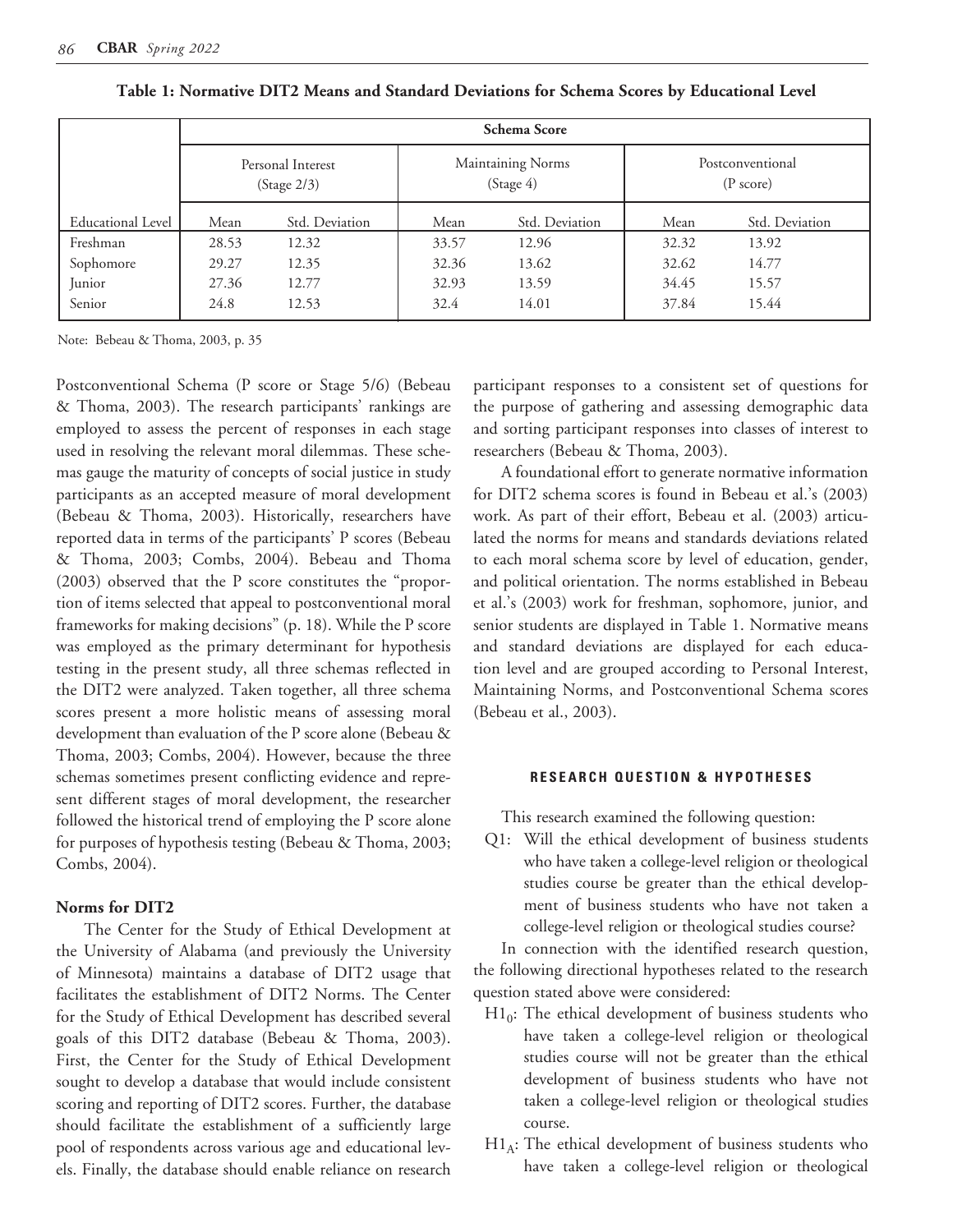studies course will be greater than the ethical development of business students who have not taken a college-level religion or theological studies course.

#### **RESULTS**

In the following discussion and presentation of results, the researcher examines the response rate and demographics of study participants. Following this, findings concerning the research question (Q1) and tests of the study null hypothesis and alternative hypothesis  $(H1_0$  and  $H1_A)$  are presented. Finally, a discussion of study limitations is presented.

#### **Response Rate Analysis**

In the present study, 103 participants from a total population of 122 students (84.42%) completed the DIT2 survey and demographic questions. Out of the 103 participants completing the DIT2, the responses of 24 students failed reliability tests. Consequently, the resulting data set consisted of 79 usable responses, representing 64.75% of the target student population. All levels of usable responses received were suitable for statistical analysis.

The researcher administered the DIT2 online through the Survey Monkey online survey platform to students enrolled in business courses at the selected university. Courses selected for study participation ranged from Principles of Accounting II, Microeconomics, and Business Statistics (courses typically containing a relatively high percentage of underclassmen) to upper-division accounting and business administration courses, including Accounting Information Systems, Advanced Accounting, Accounting Theory, Business Communications, and a senior-level special topics course concerning career and faith. Some instructors of participating courses chose to offer bonus points to students electing to participate in the study while other instructors chose to assign the survey as a graded course assignment. Instructors of courses choosing to offer bonus points or treat the survey as a course assignment agreed to offer students an alternative bonus point activity or assignment of similar time commitment for the equivalent point value in order to ensure that participation in the survey remained voluntary.

#### **Demographic Analysis**

General demographic information concerning sample data is presented in Table 2. The sample for the present study included 47 males (59.49%) and 32 females (40.51%). The age of study participants ranged from 18 to 51 years of age. The mean age of study participants was 23.23 years old. The sample data regarding the age of study participants was bimodal, with assessed modes of 20 and 21 years of age (17 occurrences each). The median age was 21 years of age. Notably, 13 of the study participants (16.46%) were over the age of 23. Regarding education level, 35 (44.30%) of the study participants were ranked academically as seniors while 27 (34.18%) were ranked academically as juniors, 13 (16.46%) were ranked academically as sophomores, and 4 (5.06%) were ranked academically as freshmen. Accordingly, the majority of study participants (62 participants, or 78.48%) were ranked as upperclassmen nearing completion of their respective academic programs while 17 participants (21.52%) were ranked as underclassmen just beginning or relatively early in their academic programs of study.

The private university at which these students were enrolled required all students to complete a religious or theological studies course as part of the university's general education requirements. However, students were not required to complete the religious or theological studies course at any particular point in their undergraduate stud-

#### **Table 2: Demographic Information**

| Category                   | <b>Composite Scale</b> |               |  |  |  |
|----------------------------|------------------------|---------------|--|--|--|
|                            | N                      | $\frac{0}{0}$ |  |  |  |
| Population Size            | 122                    |               |  |  |  |
| Sample Size                | 79                     | 64.75%        |  |  |  |
| Gender                     |                        |               |  |  |  |
| Male                       | 47                     | 59.49%        |  |  |  |
| Female                     | 32                     | 40.51%        |  |  |  |
| Age                        |                        |               |  |  |  |
| 18                         | $\overline{2}$         | 2.53%         |  |  |  |
| 19                         | 11                     | 13.92%        |  |  |  |
| 20                         | 17                     | 21.52%        |  |  |  |
| 21                         | 17                     | 21.52%        |  |  |  |
| 22                         | 13                     | 16.46%        |  |  |  |
| 23                         | 6                      | 7.59%         |  |  |  |
| Over 23                    | 13                     | 16.46%        |  |  |  |
| <b>Education Level</b>     |                        |               |  |  |  |
| Senior                     | 35                     | 44.30%        |  |  |  |
| Junior                     | 27                     | 34.18%        |  |  |  |
| Sophomore                  | 13                     | 16.46%        |  |  |  |
| Freshman                   | 4                      | 5.06%         |  |  |  |
| Completed a Religious/     |                        |               |  |  |  |
| Theological Studies Course |                        |               |  |  |  |
| Yes                        | 71                     | 89.87%        |  |  |  |
| No                         | 8                      | 10.13%        |  |  |  |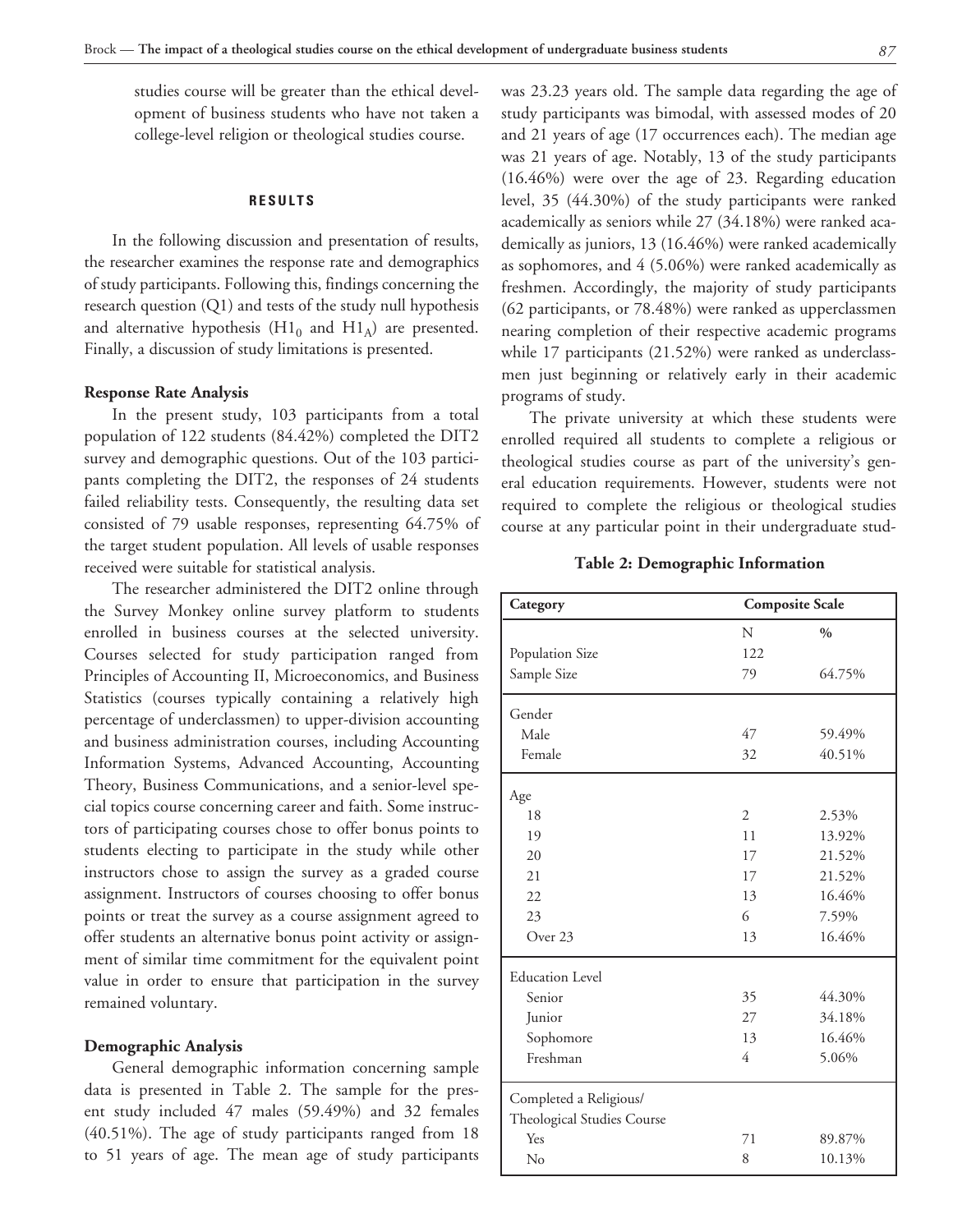|                                                                                                | Schema Score |                   |              |                   |                     |                |  |  |
|------------------------------------------------------------------------------------------------|--------------|-------------------|--------------|-------------------|---------------------|----------------|--|--|
|                                                                                                |              | Personal Interest |              | Maintaining Norms | Postconventional    |                |  |  |
|                                                                                                |              | (Stage 2/3)       |              | (Stage 4)         | $(P \text{ score})$ |                |  |  |
| Completed Religion/                                                                            |              |                   |              |                   |                     |                |  |  |
| Theology Course?                                                                               | Mean         | Std. Deviation    | Mean         | Std. Deviation    | Mean                | Std. Deviation |  |  |
| $No (N = 8)$                                                                                   | 36.00        | 13.35             | 31.50        | 16.93             | 28.75               | 10.63          |  |  |
| Yes $(N = 71)$                                                                                 | 29.80        | 11.14             | 37.30        | 14.30             | 26.48               | 11.74          |  |  |
|                                                                                                |              |                   |              |                   |                     |                |  |  |
| Chi Square                                                                                     | $34.003^a$   |                   | $25.160^{b}$ |                   | $14.722^c$          |                |  |  |
| df                                                                                             | 24           |                   | 25           |                   | 23                  |                |  |  |
| Asymp. Sig.                                                                                    | 0.085        |                   | 0.453        |                   | 0.904               |                |  |  |
|                                                                                                |              |                   |              |                   |                     |                |  |  |
| a. For significance at the .05 level, chi square $\geq$ 36.42; distribution is not significant |              |                   |              |                   |                     |                |  |  |
| b. For significance at the .05 level, chi square $\geq$ 37.65; distribution is not significant |              |                   |              |                   |                     |                |  |  |
| c. For significance at the .05 level, chi square $\ge$ 35.17; distribution is not significant  |              |                   |              |                   |                     |                |  |  |

| Table 3: DIT2 Means and Standard Deviations for Schema Scores by Completion of Religion/Theology Course |  |  |  |  |  |
|---------------------------------------------------------------------------------------------------------|--|--|--|--|--|
|                                                                                                         |  |  |  |  |  |

ies. Of the students reporting completion of a religious or theological studies class, 55 (78.57%) were upperclassmen (juniors or seniors). Interestingly, 4 (50%) participants ranked as seniors reported that they had not taken a religious or theological studies course.

### **Research Question Q1 & Hypothesis 1 (H10)**

Research question 1 asks, Will the ethical development of business students who have taken a college-level religion or theological studies course be greater than the ethical development of business students who have not taken a college-level religion or theological studies course? In response to Q1,  $H1_0$  states that the ethical development of business students who have taken a college-level religion or theological studies course will not be greater than the ethical development of business students who have not taken a college-level religion or theological studies course. The composite data indicate that the mean DIT2 schema scores (found in Table 3) for business students who had not taken a college-level religious or theological studies course were 36.00 (std. dev. 13.35) for the Personal Interest schema, 31.50 (std dev. 16.93) for the Maintaining Norms schema, and 28.75 (std. dev. 10.63) for the P score. The mean DIT2 schema scores for business students who had taken a collegelevel religious or theological studies course were 29.80 (std. dev. 11.14) for the Personal Interest schema, 37.30 (std dev. 14.30) for the Maintaining Norms schema, and 26.48 (std. dev. 11.74) for the P score.

As the data in Table 3 demonstrate, the mean schema scores are not consistent. The mean Personal Interest schema score was relatively lower for business students who had taken a religious or theological studies course compared with business students who had not taken a religious or

theological studies course, indicating that business students who had taken a college-level religious or theological studies course exhibited a superior level of ethical development regarding Stage 2/3 compared with business students who had not taken a college-level religious or theological studies course. However, the mean Maintaining Norms schema score was relatively lower for business students who had not taken a religious or theological studies course compared with business students who had taken a religious or theological studies course, indicating that business students who had not taken a college-level religious or theological studies course exhibited an inferior level of ethical development regarding Stage 4 compared with business students who had taken a college-level religious or theological studies course. The reader should also note that the findings for the Personal Interest and Maintaining Norms schema scores were not statistically significant.

Further, business students who had not taken a collegelevel religious or theological studies course exhibited a higher mean P score than that of business students who had taken a college-level religious or theological studies course, indicating that students who had not taken a college-level religious or theological studies course exhibited a superior level of ethical development regarding the Postconventional schema score compared to those students who had taken such a course. The chi square values were 34.003 (df 24) for the Personal Interest schema, 25.160 (df 25) for the Maintaining Norms schema, and 14.722 (23 df) for the P score. However, the reader should also note that the findings for the Postconventional schema score were not statistically significant. Accordingly, the ethical development of business students who have taken a college-level religion or theological studies course was not greater than the ethical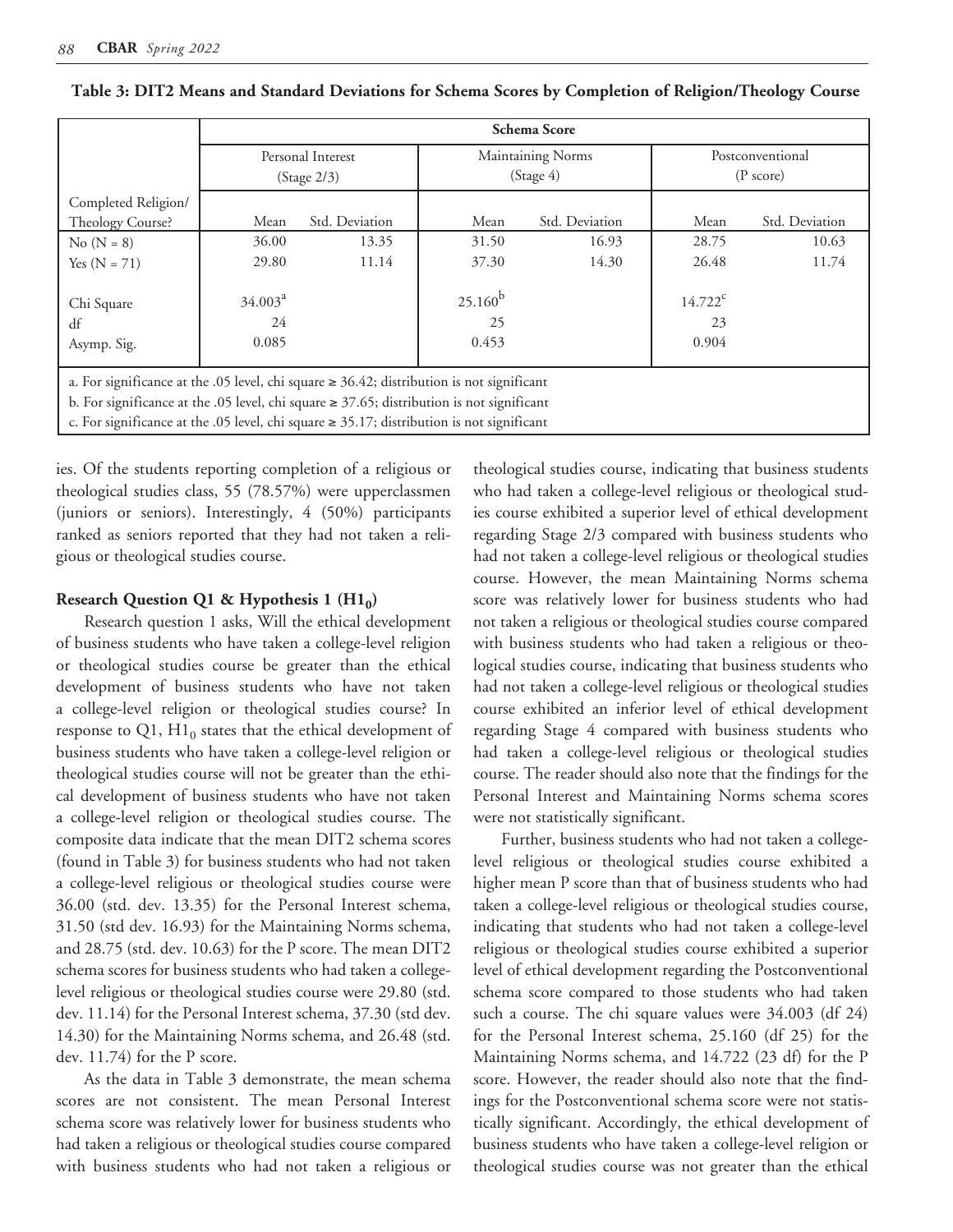development of business students who have not taken a college-level religion or theological studies course, and  $H1_0$ is accepted.

## Alternative Hypothesis 1 (H1<sub>A</sub>)

 $H1_A$  states that the ethical development of business students who have taken a college-level religion or theological studies course will be greater than the ethical development of business students who have not taken a college-level religion or theological studies course. As displayed in Table 3, the mean P scores of business students who had not taken a religious or theological studies course in the present study are higher than the mean P scores of business students who had taken a religious or theological studies course. Accordingly, the alternative hypothesis  $(H1_A)$  is rejected.

#### **Limitations of Study**

Several limitations exist regarding the present study. First, all of the possible factors impacting the ethical development of undergraduate business students cannot be evaluated in a single study. In addition, students participating in the study may not have been familiar with the particular issues presented in the DIT2 scenarios. Consequently, unfamiliarity with the issues presented in the DIT2 scenarios may have affected participant responses. A further limitation applicable to the present study is the impact of transfer students participating in the study. Students studying at other colleges and universities prior to transferring to the university selected for the present study could have been exposed to a variety of factors that may have affected their responses to the DIT2 questions. Specifically, differences among the theological or religious studies curricula of various universities may have impacted students' ethical development.

Additionally, the homogeneity of the sample in the present study may have affected the study results and thus constitutes a material limitation. All study participants were students enrolled in undergraduate business programs at the same university. Demographic variables, including gender, marital status, race and ethnicity, and geographic origin, may interact to affect the study participants' responses but are not reflected in hypothesis testing. Further, environmental variables, including socioeconomic status, students' cultural backgrounds, and timing of survey execution, as well as situational variables, including geographic differences between colleges and university campuses and student religiosity, may also interact to affect the study participants' responses.

Further, variations between religious and theological studies students may have taken at the selected university were not considered in the present study. While all theological and religious studies courses participants may have taken

at the selected university are taught from a Christian worldview, not all theological or religious studies courses cover content directly related to analysis of ethical dilemmas and ethical development. For example, courses such as Christian ethics or applied ministry courses may involve content which contributes directly to the student's understanding of the various DIT2 scenarios while courses such as church history or biblical languages courses may involve content not directly contributing to the student's understanding and analysis of the various DIT2 scenarios. Variability among specific religious and theological studies courses was not considered in the present study.

Selection bias may exist for two reasons. First, participants chose to study at a private, Christian, liberal arts university. The ethical development of students studying at private, Christian, liberal arts colleges and universities may differ significantly from the ethical development of students studying at secular, state-supported, and/or land-grant research universities. Further, participants chose to major in a business area of study (accounting or business administration). A selection bias may exist due to the inherent differences in student personalities motivating them to become business-area majors over other major areas of study.

## **DISCUSSION AND IMPLICATIONS FOR PRACTICE**

A common approach to spiritual, social, and personal formation education in the context of Christian higher education institutions is exposure to Christian principles through the vehicle of general education curricula. The typical approach is to require students to complete a certain number of Christian theological or religious studies courses from an array of offerings as a component of required general education coursework. A general assumption is that exposure to Christian principles in the context of these courses, chosen largely at the discretion of the individual student in consultation with an academic advisor, contributes to the spiritual, social, personal—and, thus, ethical—development of the individual student. However, the results of the present study indicate that this generally accepted approach to Christian higher education may not be the most effective pedagogical methodology for enhancing the ethical development of business students.

The findings indicate that a formal ethics education intervention in the form of a religious or theological studies course in the context of a Christian higher education institution did not contribute to improved ethical development in study participants. The findings are consistent with those of Conroy and Emerson (2004) as well as Horowski (2020)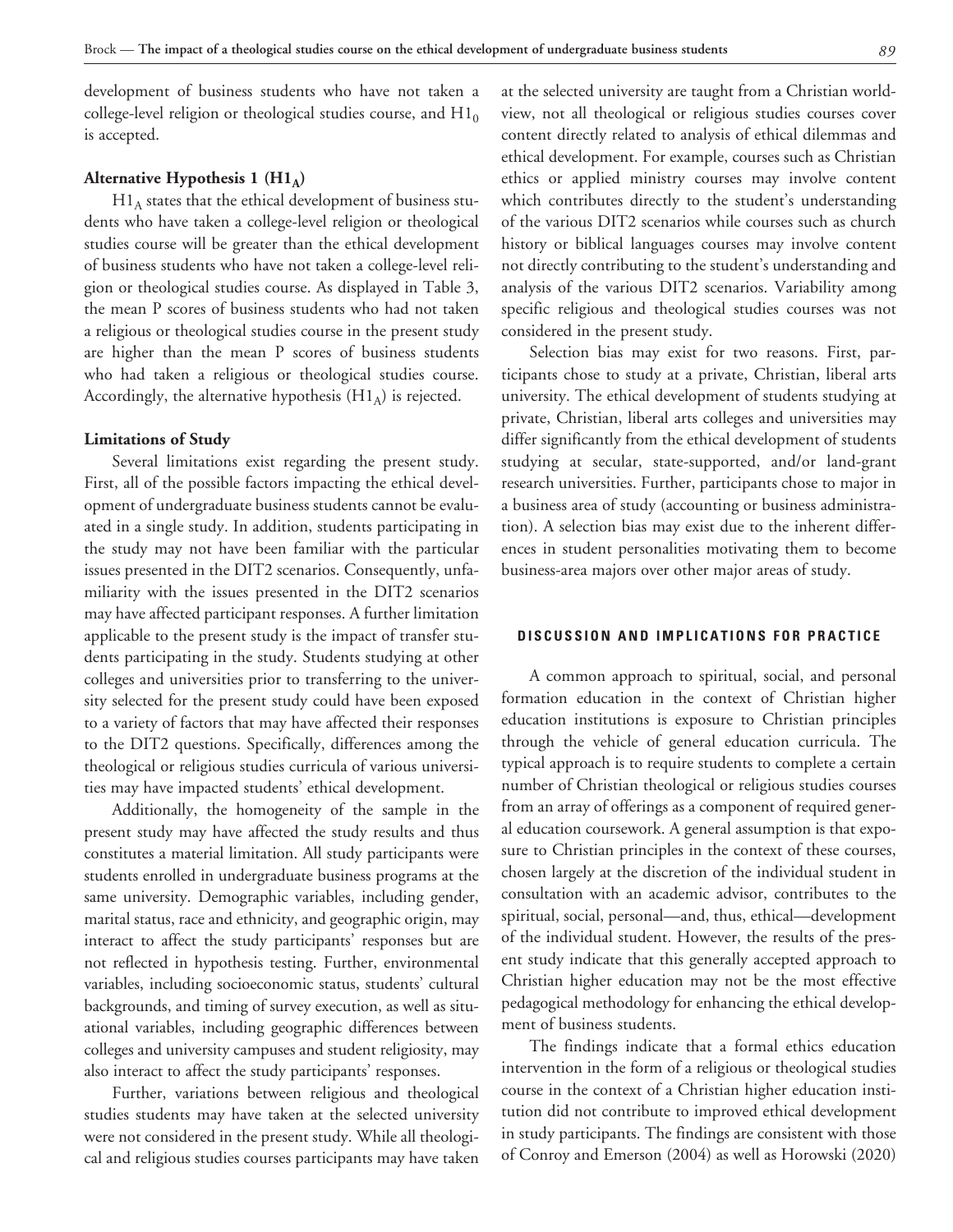but are inconsistent with those of several other studies involving ethics interventions in the form of theological and religious studies courses containing a more focused emphasis on student ethical development rooted in a Christian worldview (Bowes, 1998; Naughton & Bausch, 1996; Seider et al., 2011). Consequently, the results of the present study suggest that the contribution of Christian education to the ethical development of business students may be maximized when Christian principles and teachings are specifically aligned with ethical development objectives in the context of individual courses rather than relying exclusively on a relatively broad and diverse array of Christian theologyrelated courses. More broadly, the study findings also suggest that the effectiveness of ethics interventions in the form of worldview-oriented and formational ethics-related courses in the context of both higher education and continuing professional education programs may be enhanced by use of more ethics-specific content, such as case studies based on real-world scenarios with no clear-cut solutions (similar to the ethical scenarios presented to participants in the DIT2).

#### **CONCLUSION**

In this research project, the researcher sought to contribute to the body of knowledge relating to the factors that influence the ethical development of business students. Employing the DIT2, the researcher examined the impact of a theological or religious studies course on the ethical development of undergraduate business students at a private, historically church-affiliated, Christian university. The study results indicated that completion of a theological or religious studies course did not improve the ethical development of study participants. Consequently, the findings suggest that a formal ethics-related educational intervention in the form of a religious or theological studies course in the context of a Christian higher education institution did not contribute to improved ethical development in study participants. In combination with the findings of previous studies, the results of the present study imply that the ethical development of students is enhanced with increased alignment of theological and religious studies course content with specific ethics-related content and objectives.

#### **REFERENCES**

- Bebeau, M. J., Maeda, Y., & Tichy-Reese, M. (2003, March). DIT2: Moral schema norms by level of education, gender, and political orientation. Paper presented at the Association for Practical and Professional Ethics, Charlotte, NC.
- Bebeau, M. J., & Thoma, S. J. (2003). *Guide for the DIT-2: A guide for using the defining issues test, version 2 ('DIT-2') and the scoring service of the Center for the Study of Ethical Development of the University of Minnesota*. Minneapolis, MN: University of Minnesota.
- Bloodgood, J. M., Turnley, W. H., & Mudrack, P. (2008). The influence of ethics instruction, religiosity, and intelligence on cheating behavior: JBE. *Journal of Business Ethics, 82*(3), 557-571. http://dx.doi.org/10.1007/s10551-007-9576-0
- Bowes, J. C. (1998). St. Vincent de Paul and business ethics. *Journal of Business Ethics, 17*(15), 1663–1667.
- Combs, M. D. (2004). *The ethical development of accounting students and non-accounting business students at church affiliated liberal arts colleges: An empirical investigation* (Doctoral dissertation). Argosy University/Sarasota, Sarasota, Florida.
- Conroy, S. J., & Emerson, T. L. N. (2004). Business ethics and religion: Religiosity as a predictor of ethical awareness among students: JBE. *Journal of Business Ethics, 50*(4), 383-396. http:// dx.doi.org/10.1023/B:BUSI.0000025040.41263.09
- Creswell, J. W. (2014). *Research design: Qualitative, quantitative, and mixed methods approache*s (4th ed.). Thousand Oaks, CA: SAGE.
- CSED (Center for the Study of Ethical Development, The University of Alabama). (2017). *About the DIT*. http://ethicaldevelopment. ua.edu/about-the-dit.html
- CSED (Center for the Study of Ethical Development, The University of Alabama). (2017b). *Ordering, setup, and scoring for the online version of the DIT or DIT2*. http://ethicaldevelopment.ua.edu/ online-ordering--administration.html
- Flynn, L., & Buchanan, H. (2016). Changes in student moral reasoning levels from exposure to ethics interventions in a business school curriculum. *Journal of Business & Accounting, 9*(1), 116–125.
- Fort, T. L. (1997). Religion and business ethics: The lessons from political morality: JBE. *Journal of Business Ethics, 16*(3), 263-273.
- Horowski, J. (2020). Christian religious education and the development of moral virtues: A neo-Thomistic approach. *British Journal of Religious Education, 42*(4), 447–458. https://doi.org/10.1080/0 1416200.2020.1752618
- Magill, G. (1992). Theology in business ethics: Appealing to the religious imagination: JBE. *Journal of Business Ethics, 11*(2), 129.